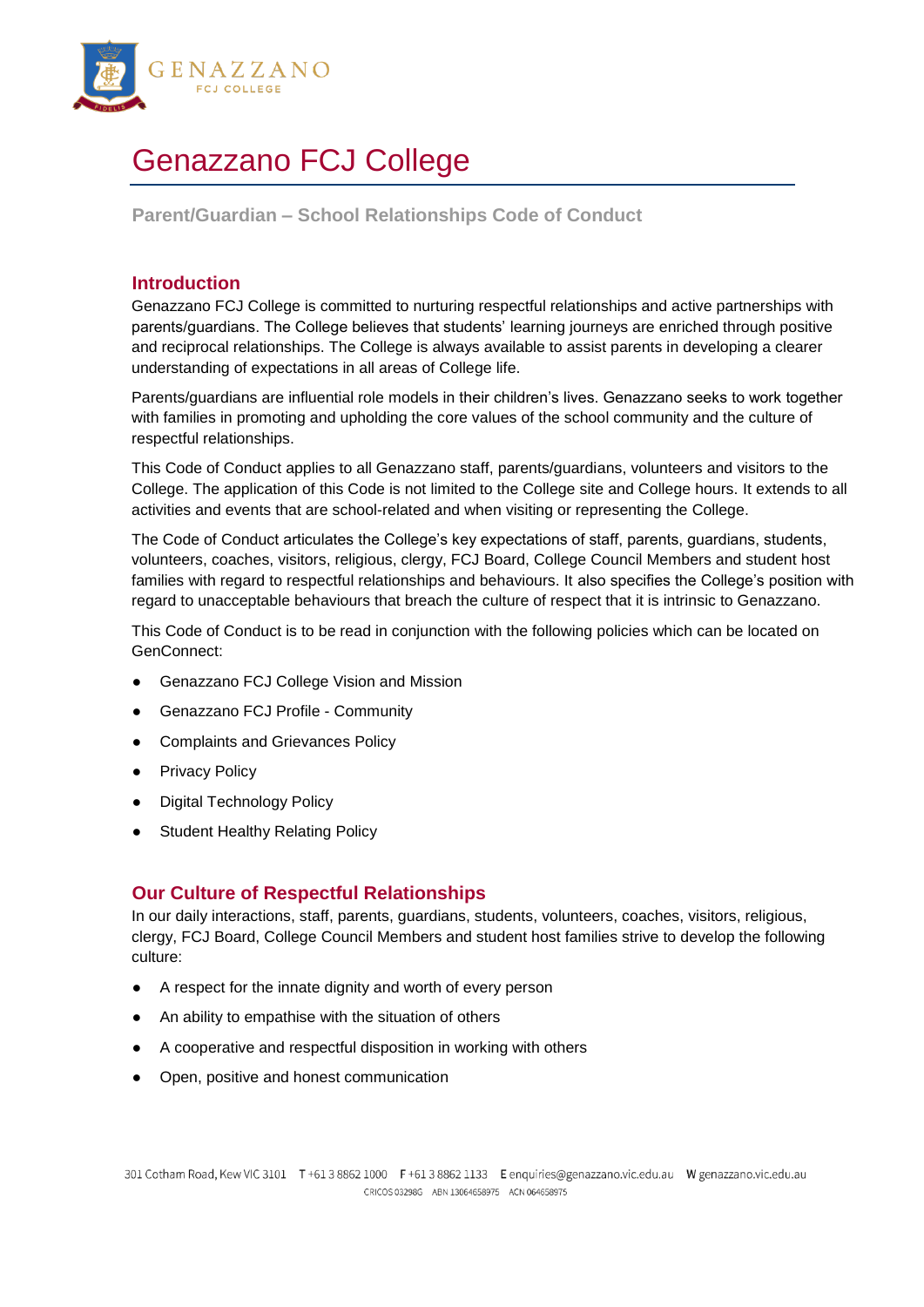

#### **In promoting and upholding this culture all will:**

- Support the College's Catholic ethos, traditions and practices
- Support the College in its efforts to maintain a positive teaching and learning environment
- Understand the importance of healthy parent/teacher/child relationships and strive to build positive and productive relationships
- Adhere to College policies and the enrolment agreement as outlined on the school website and **GenConnect**
- Treat each other with respect and courtesy
- Refer issues of concern or conflict directly to the College for follow-up and investigation. The Homeroom Teachers and Team Leaders are the usual first point of contact.
- Refrain from activities, conduct or communication that would reasonably be seen to undermine the reputation of the College, employees or students of the College (including activities on social media)
- Refrain from recording, photographing or posting digital content about another student or parent without their consent
- Respect College property and the property of staff, contractors, volunteers and other students
- Communicate via email between 7.00am and 7.00pm on weekdays

#### **In promoting and upholding this culture, Genazzano staff will:**

- Communicate regularly regarding learning, development and wellbeing
- Provide opportunities for families to be involved in their child's learning
- Maintain confidentiality over sensitive issues
- Relate with and respond to parents/guardians in a respectful and professional manner
- As far as possible, respond to email communication and phone calls within one business day (ie: weekdays between 7.00am and 7.00pm)
- Ensure a timely response to concerns raised

## **Raising Concerns and Resolving Conflict**

In working in partnership to support all students, Homeroom Teachers and Team Leaders are key points of contact when there are any issues or concerns about a student's well-being or learning. When raising concerns or making a complaint about the College's practices or treatment of your child, we ask that parents/guardians:

- Communicate with staff members by making appointments at a mutually convenient time and communicating any concerns in a constructive manner
- Refrain from contacting another student who is enrolled at the College in person or online to discuss or challenge them in relation to conflict with a member of their family